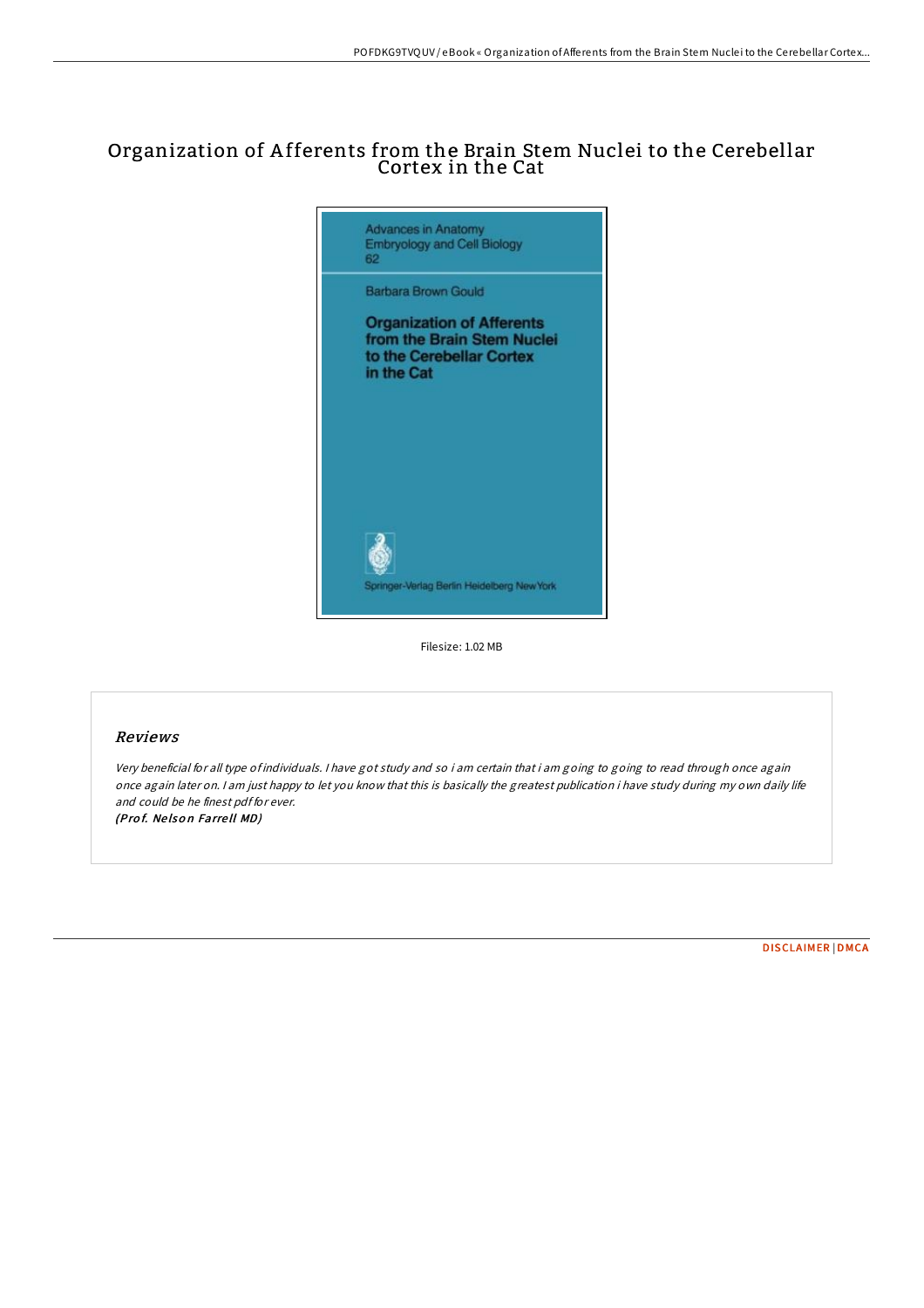## ORGANIZATION OF AFFERENTS FROM THE BRAIN STEM NUCLEI TO THE CEREBELLAR CORTEX IN THE CAT



To read Organization of Afferents from the Brain Stem Nuclei to the Cerebellar Cortex in the Cat PDF, please follow the web link below and save the ebook or get access to additional information that are related to ORGANIZATION OF AFFERENTS FROM THE BRAIN STEM NUCLEI TO THE CEREBELLAR CORTEX IN THE CAT book.

Springer. Paperback. Condition: New. 90 pages. Dimensions: 9.6in. x 6.7in. x 0.2in.The afferent connections of the cerebellar cortex of the cat have been extensively in vestigated by Alf Brodal and his collaborators using retrograde degeneration methods. These experiments (reviewed in Larsell and Jansen 1972) established that cerebellar corti cal afferents arise from widespread areas of the brain stem and spinal cord. Brain stem nuclei shown to provide input to the cerebellar cortex included the pontine nuclei, the medial and descending vestibular nuclei, vestibular cell group x, the lateral reticular nucleus, the perihypoglossal nuclei, the paramedian reticular nucleus, the inferior olive, and the external cuneate nucleus. In addition, the red nucleus and certain of the raphe nuclei were thought to send fibers to the intracerebellar nuclei, but not to the cortex. With the advent of the horseradish peroxidase (HRP) technique, new information on the distribution and organization of cerebellar cortical afferents has recently be come available. Thus Gould and Graybiel (1976) demonstrated that afferents to the cat cerebellar cortex arise from a previously undescribed lateral tegmental cell group at the level of the isthmus and from the intracerebellar nuclei, as well as from the classic precerebellar nuclei. Moreover, these studies showed that fibers from the vestibular nuclei, previously thought to be distributed only to the flocculonodular lobe and uvula, reach widespread areas of the cerebellar cortex. Experiments by other investi gators have established that the cerebellar cortex of the cat receives afferents from cer tain of the raphe nuclei (Shinnar et al. 1975; Taber Pierce et al. This item ships from multiple locations. Your book may arrive from Roseburg,OR, La Vergne,TN. Paperback.

 $\mathbb{R}$ Read Org[anizatio](http://almighty24.tech/organization-of-afferents-from-the-brain-stem-nu.html)n of Afferents from the Brain Stem Nuclei to the Cerebellar Cortex in the Cat Online B Download PDF Org[anizatio](http://almighty24.tech/organization-of-afferents-from-the-brain-stem-nu.html)n of Afferents from the Brain Stem Nuclei to the Cerebellar Cortex in the Cat